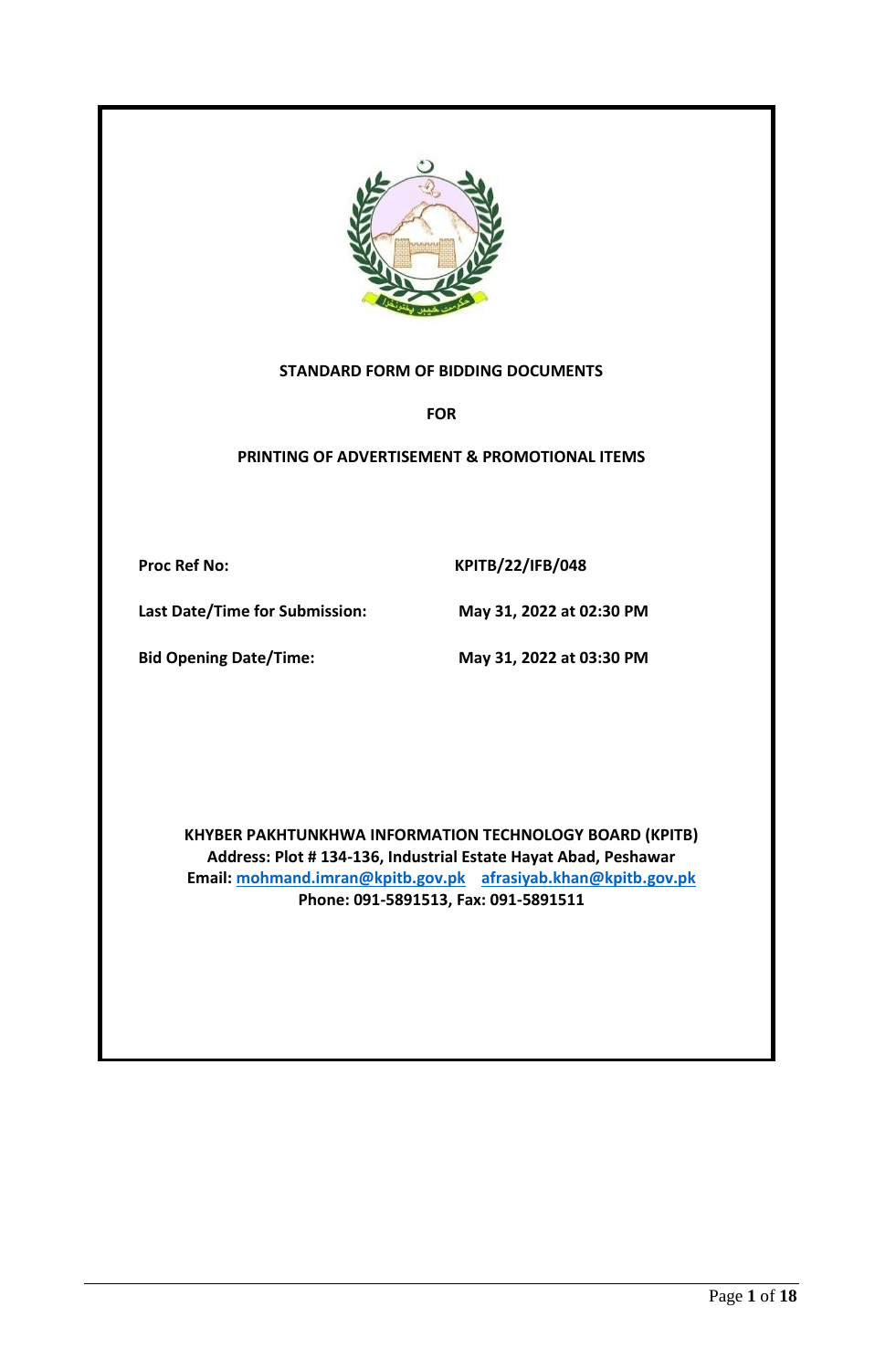# **TABLE OF CONTENTS**

| PERFORMANCE BANK GUARANTEE FORM IN RESPECT OF PURCHASE ORDER / CONTRACT |  |
|-------------------------------------------------------------------------|--|
|                                                                         |  |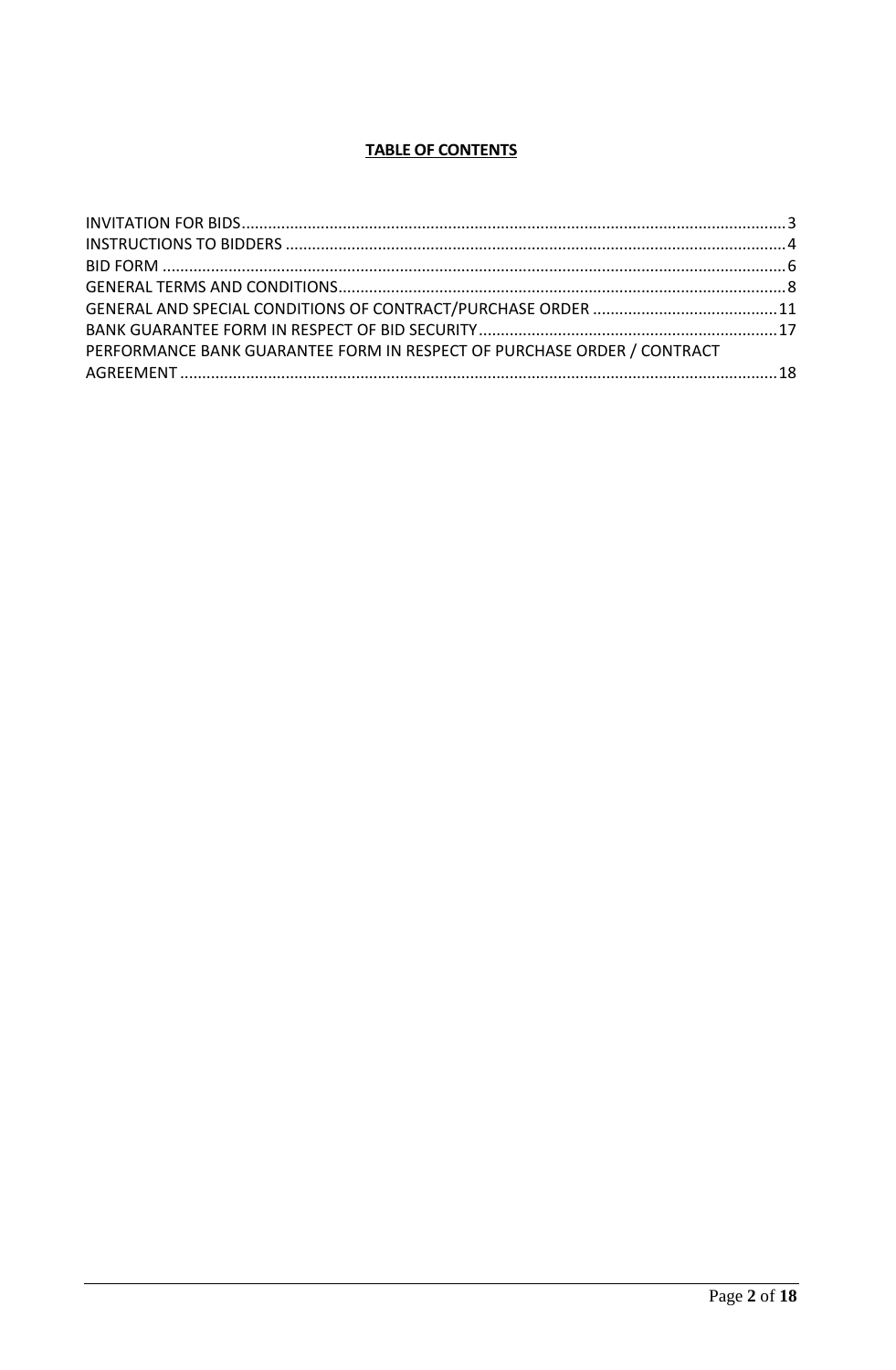#### **INVITATION FOR BIDS**

#### <span id="page-2-0"></span>**IFB No. KPITB/22/IFB/048**

- 1. The KPITB has received an allocation from the Public Fund in Pak rupees / Foreign Currency towards the cost of ICT projects. It is intended that part of the proceeds of this allocated fund will be applied to eligible payments under the contract for printing of advertisement and promotional items.
- 2. The KPITB now invites sealed bids from eligible bidders for the Printing of Advertisement & Promotional Items.
- 3. Interested eligible bidders may obtain further information from and inspect the bidding documents at the office 134-136, Industrial Estate, Jamrud Road, Hayatabad Peshawar, Khyber Pakhtunkhwa.
- 4. A complete set of bidding documents can be downloaded by interested bidders from the website [www.kpitb.gov.pk/rfps](http://www.kpitb.gov.pk/rfps)
- 5. The provisions in the Instructions to Bidders and in the General Conditions of Contract are in strict compliance with the provisions of the Khyber Pakhtunkhwa Public Procurement Act and its Rules made thereunder which also conform to the requirements of the World Bank *Standard Bidding Documents: Procurement of Goods for National Competitive Bidding, Pakistan*.
- 6. Bids must be delivered to the above office on or before **02:30 PM on May 31, 2022** and must be accompanied by a security of two (02 %) percent in the form of Demand Draft/Banker Cheque/ CDR.
- 7. Bids will be opened in the presence of bidders' representatives who choose to attend at **31 May, 2022 at 03:30 PM** at the offices of 134-136, Industrial Estate, Hayatabad Peshawar, Khyber Pakhtunkhwa. (in case of public holiday, bids shall be opened on next working day on the same time)
- 8. The bidders are requested to give their best and final prices as no negotiations are expected.

**Assistant Director (Procurement)** Industrial Estate, Jamrud Road, Hayatabad Peshawar, Khyber Pakhtunkhwa, 091-5891516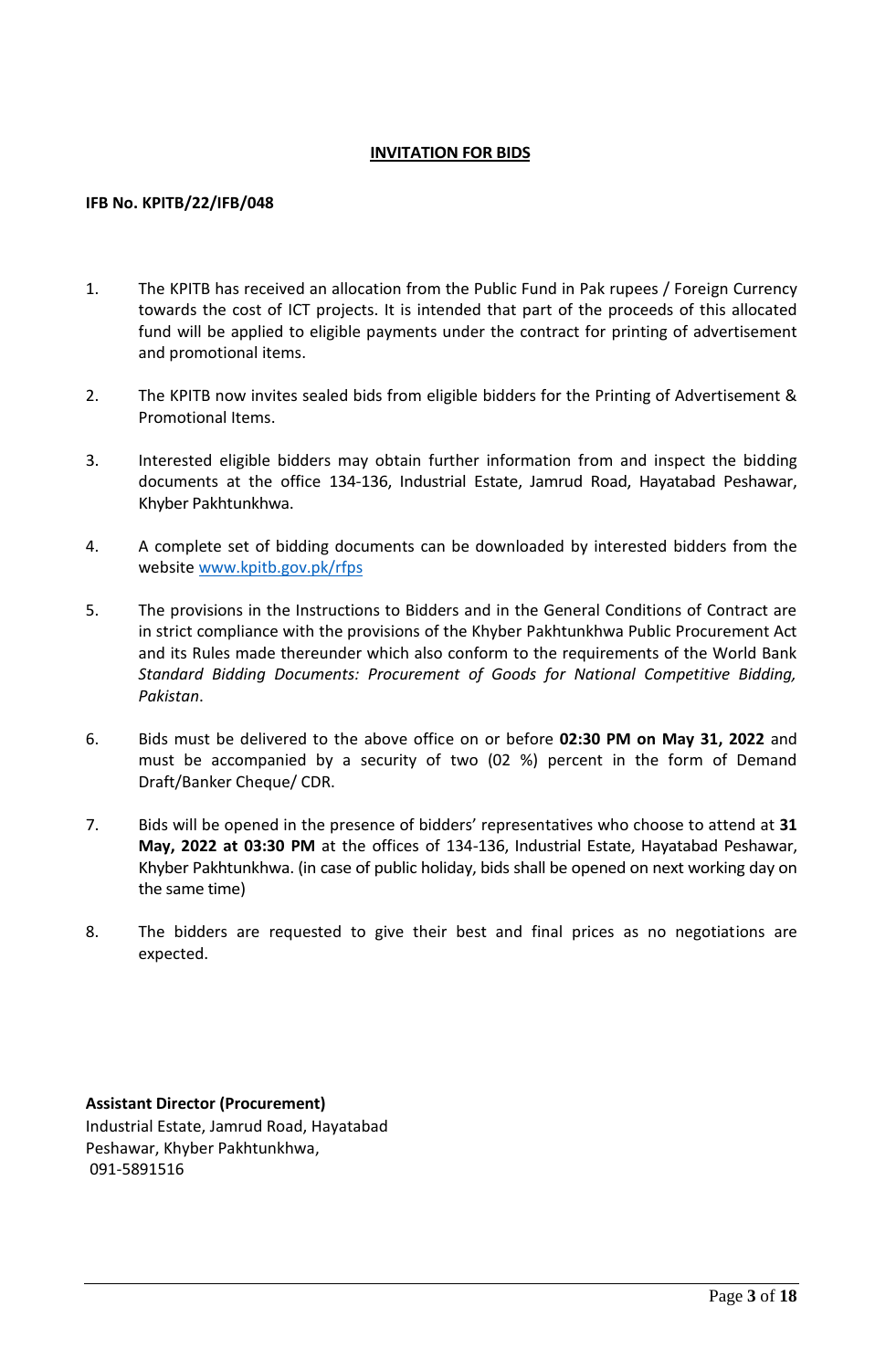#### **INSTRUCTIONS TO BIDDERS**

- <span id="page-3-0"></span>A. The bidder must submit their bids in sealed envelopes and as per specified procurement method of single stages one envelope.
- B. The proposal shall be clearly marked on the outer side technical and financial.
- C. The proposals must contain a transmittal letter on the bidder's letterhead, duly stamped by authorized representative (BID FORM AND PRICE SCHEDULES).
- D. Bidders shall **apply for all items** and evaluation shall be made on total cost while the purchase order shall be issued to the lowest eligible bidder.
- E. The envelopes should be on the name address and contact details of the addresses and the addressors.
- F. The proposal shall contain the copy of registration with one of the mandated authorities of Government of Pakistan along with the national tax number certificate.
- G. The proposal shall contain sales tax registration certificate.
- H. The bidder shall specify validity in days, the submitted bid KPITB may under exceptional circumstances request for extension in bid validity which shall be for not more than the period equal to the period of the original bid validity.
- I. Bidders may associate with other organizations to enhance their capacity. However, such associations may only take place before the bidding. Once firms are short listed, no such association will be allowed.
- J. Collusion between the firms is strictly prohibited. Any firm / group of firms found involved in creating a cartel or any other collusion arrangement against the interest of the project/government, will be blacklisted and debarred.
- K. The proposals should be in accordance with the enclosed specifications and technical design.
- L. Response time: all bidders shall submit proposals on or before the close of office on **May 31, 2022, at 02:30 PM** at 134-136, Industrial Estate, Hayatabad Peshawar, Khyber Pakhtunkhwa. These will be opened half an hour after the deadline. No bid, in any case, shall be accepted after the deadline. In case of public holiday, bids shall be opened on the next working day at the same time.
- M. The bidder shall submit an affidavit that it has never been blacklisted.
- N. The bidder will deposit bid security money with procuring entity equal to 2% of the total value of the bid. The bid security of the winning bidder will be retained till the completion and acceptance of supply.
- O. The procuring entity may reject one or all such proposals, which are vague (in terms of the financial proposal) or do not adhere to these instructions.
- P. The procuring entity may offer for re-biding in case the proposal does not satisfy its professional requirements.
- Q. Contract will be signed with the successful bidders and its terms and conditions will govern the execution of the contract.
- R. The procuring entity may increase or decrease the number of items if deems necessary.
- S. Arbitration as per law will be in case of disagreement arising out of contract execution, which cannot be settled, between the two parties (KPITB and supplier/vendor/bidder).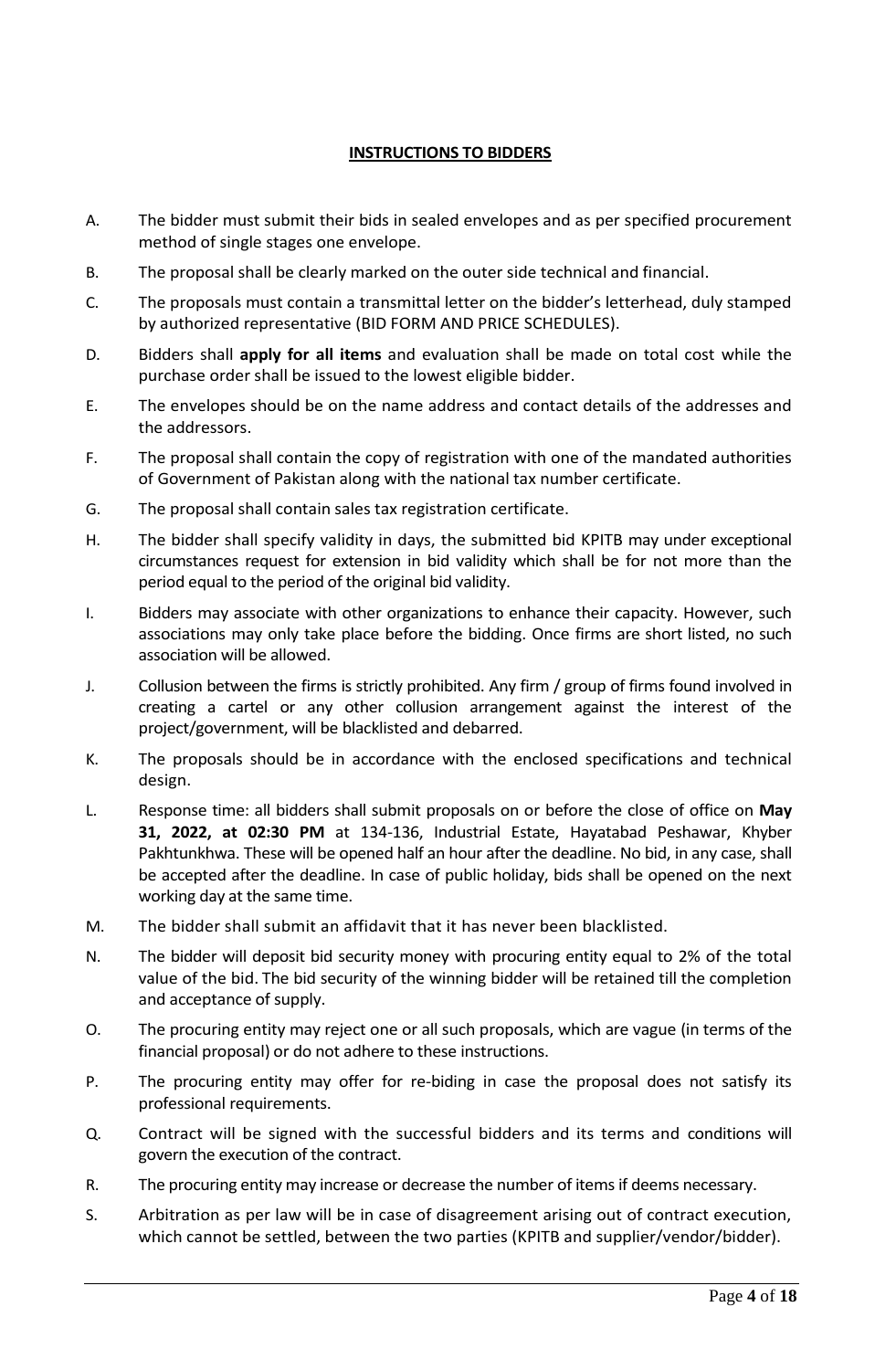T. Schedule of Requirement: All the items shall be delivered within 30 days after issuance of the purchase order.

# U. **ELIGIBILITY / QUALIFICATION CRITERIA**

Following is the eligibility/ qualification criteria.

| S. No          | <b>Criteria</b>                                                                                                                                                                                                                                          | <b>Documentary Evidence</b>                                     |
|----------------|----------------------------------------------------------------------------------------------------------------------------------------------------------------------------------------------------------------------------------------------------------|-----------------------------------------------------------------|
| $\mathbf{1}$   | Bidders should be registered entities with the<br>Government (Company with SECP & AOP with<br>Registrar of Firms). However, bidders are not<br>required to be locally registered with the<br>procuring entity.                                           | <b>Registration Certificate</b>                                 |
| $\overline{2}$ | Bidder must be income tax and<br>sales tax<br>registered and must be on the active taxpayer's<br>list of FBR.                                                                                                                                            | Registration Certificate & Active<br><b>Status</b>              |
| 3              | The Bidder/Supplier should have a documented<br>track of completing at least three (3) similar<br>assignments, during the last three (3) years,<br>involving the supply of comparable scale.                                                             | Purchase Order/<br>Contracts/Completion<br>Certificates         |
| 4              | The local representative should have an office in<br>KP.                                                                                                                                                                                                 | Documentary proof with<br>complete address and phone<br>numbers |
| 5              | Can provide the item within the time specified in<br>the schedule of requirement.                                                                                                                                                                        | Supply Schedule/ Mention days<br>on letterhead/Price Schedule.  |
| 6              | Shall provide on a stamp paper an Affidavit stating<br>that the proponent has never been blacklisted by<br>any government/semi-government organizations<br>(procuring entity) under the administrative<br>control of the federal/provincial governments. | Affidavit on Judicial Stamp<br>Paper duly attested              |
| 7              | Shall provide samples of all the items                                                                                                                                                                                                                   | <b>Physical Samples</b>                                         |

Note: Contract / Purchase Order will be awarded to the lowest eligible/ qualified bidder fulfilling the criteria mentioned above and all the terms and conditions of the SBD.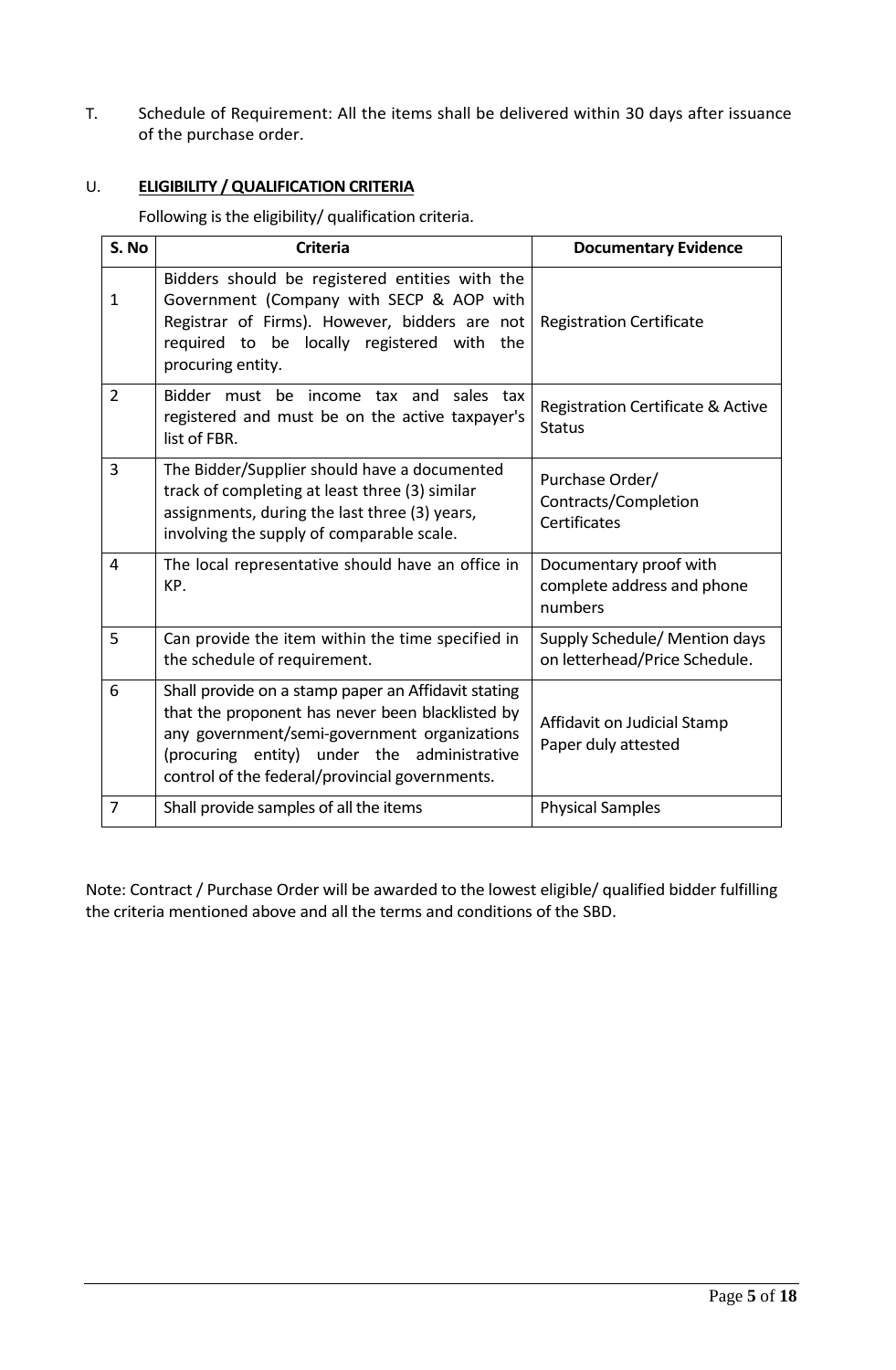#### **BID FORM**

| Date:   |  |
|---------|--|
| IFB No: |  |

<span id="page-5-0"></span>To:

Khyber Pakhtunkhwa Information Technology Board Industrial Estate, Jamrud Road Hayatabad Peshawar, Khyber Pakhtunkhwa.

Dear Sir,

 Having examined the bidding documents including Addenda Nos. *[insert numbers]*, the receipt of which is hereby duly acknowledged, we, the undersigned, offer to supply and deliver *[description of goods and services]* in conformity with the said bidding documents for the sum of *[total bid amount in words and figures]* or such other sums as may be ascertained in accordance with the Schedule of Prices attached herewith and made part of this Bid.

We undertake, if our Bid is accepted, we will deliver the goods in accordance with the delivery schedule specified in the Schedule of Requirements.

If our Bid is accepted, we will obtain the guarantee of a bank in a sum equivalent to 10 Percent of the Contract Price for the due performance of the Contract, in the form prescribed by the Procuring agency.

We agree to abide by this Bid for a period of [number] days from the date fixed for Bid opening under the relevant Clause of the Instructions to Bidders, and it shall remain binding upon us and may be accepted at any time before the expiration of that period.

Until a formal Contract is prepared and executed, this Bid, together with your written acceptance thereof and your notification of award, shall constitute a binding Contract between us.

Commissions or gratuities, if any, paid or to be paid by us to agents relating to this Bid, and to contract execution if we are awarded the contract, are listed below:

| Name and address of agent   Amount and Currency | Purpose of Commission or |
|-------------------------------------------------|--------------------------|
|                                                 | Gratuity                 |
|                                                 |                          |
|                                                 |                          |
|                                                 |                          |
|                                                 |                          |

(if none, state "none")

We understand that you are not bound to accept the lowest or any bid you may receive.

Dated this \_\_\_\_\_\_\_\_\_\_\_\_\_\_\_\_\_\_\_\_ day of \_\_\_\_\_\_\_\_\_\_\_\_\_\_\_\_\_\_\_\_\_\_\_ 20\_\_\_\_\_\_\_.

\_\_\_\_\_\_\_\_\_\_\_\_\_\_\_\_\_\_\_\_\_\_\_\_\_\_ \_\_\_\_\_\_\_\_\_\_\_\_\_\_\_\_\_\_\_\_\_\_\_\_\_\_\_\_\_\_

[signature] [in the capacity of]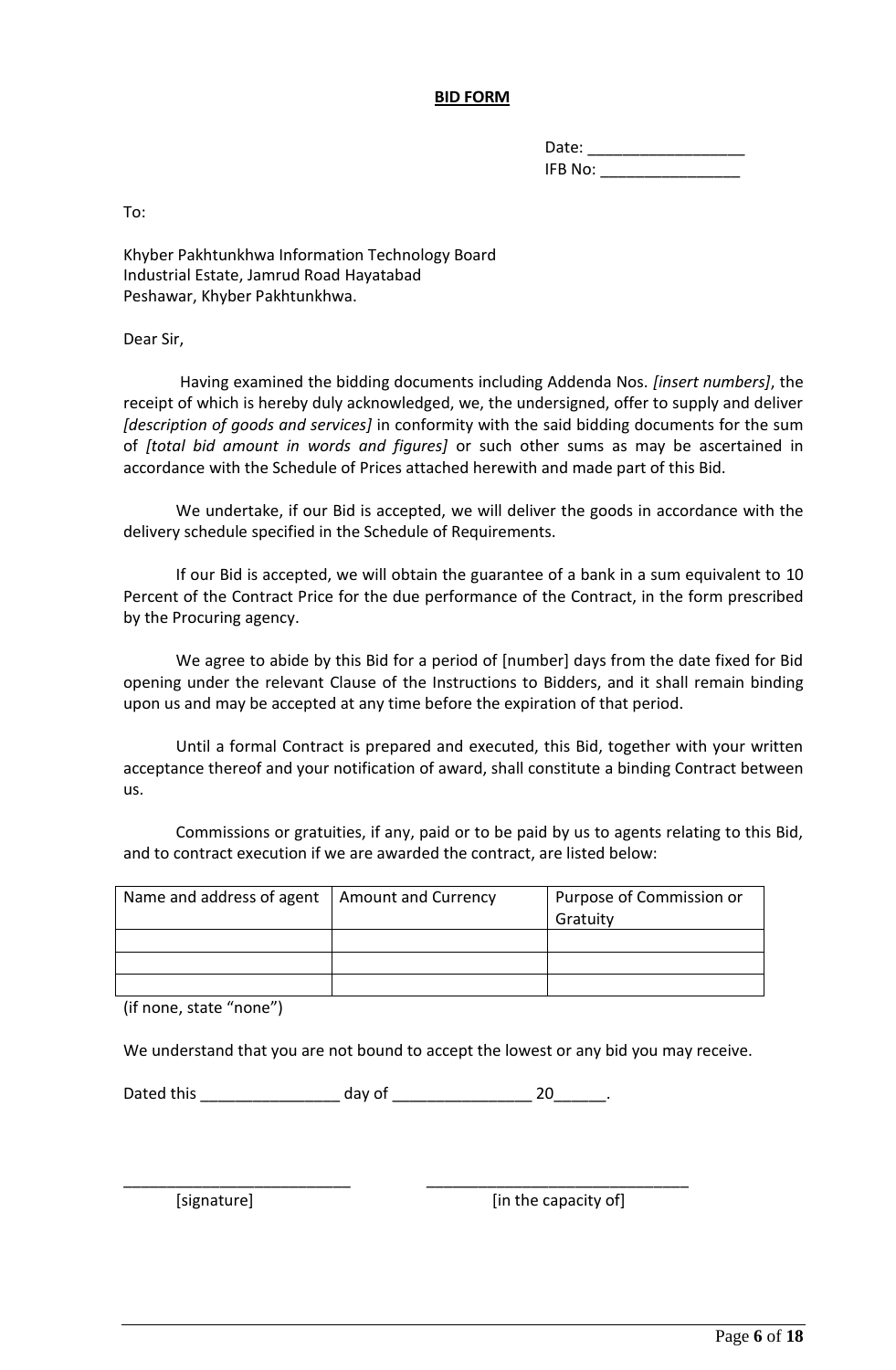# **PRICE SCHEDULES FOR THE PROJECT EMPLOYABLE DIGITAL SKILLS FOR YOUTH OF MERGED AREAS**

|                                           | Name of Bidder                                                                                                                                                                                                                                                                                                                                    |      |      |                            |            |                     | <b>IFB Number</b>            |                    |  |
|-------------------------------------------|---------------------------------------------------------------------------------------------------------------------------------------------------------------------------------------------------------------------------------------------------------------------------------------------------------------------------------------------------|------|------|----------------------------|------------|---------------------|------------------------------|--------------------|--|
|                                           |                                                                                                                                                                                                                                                                                                                                                   |      |      | <b>Financial Bid Sheet</b> |            |                     |                              |                    |  |
| Subject: Procurement of Printing Material |                                                                                                                                                                                                                                                                                                                                                   |      |      |                            |            | Date:               |                              |                    |  |
|                                           | <b>Supplier Name, Address &amp; Contact Details:</b>                                                                                                                                                                                                                                                                                              |      |      |                            |            | <b>Closing Date</b> |                              |                    |  |
|                                           |                                                                                                                                                                                                                                                                                                                                                   |      |      |                            |            | NTN:                |                              |                    |  |
|                                           |                                                                                                                                                                                                                                                                                                                                                   |      |      |                            |            | <b>STRN</b>         |                              |                    |  |
|                                           |                                                                                                                                                                                                                                                                                                                                                   |      |      |                            |            | Tel:                |                              |                    |  |
|                                           |                                                                                                                                                                                                                                                                                                                                                   |      |      |                            |            | Fax:                |                              |                    |  |
|                                           |                                                                                                                                                                                                                                                                                                                                                   |      |      |                            |            |                     | Email:                       |                    |  |
|                                           | Delivery and completion days from the issuance date of Purchase Order:                                                                                                                                                                                                                                                                            |      |      |                            |            |                     |                              |                    |  |
|                                           | <b>Quotation validity (in days):</b>                                                                                                                                                                                                                                                                                                              |      |      |                            |            |                     |                              |                    |  |
|                                           | Mentioned warranty and quoted brand against each line item:                                                                                                                                                                                                                                                                                       |      |      |                            |            |                     |                              |                    |  |
|                                           | <b>Delivery and installation Locations:</b>                                                                                                                                                                                                                                                                                                       |      |      |                            |            |                     | <b>KPITB Office Peshawar</b> |                    |  |
| $S+$                                      | Item                                                                                                                                                                                                                                                                                                                                              | Unit | Qty  | <b>Unit Price</b>          | <b>GST</b> |                     | <b>Unit Price</b>            | <b>Total Price</b> |  |
|                                           | Notepad                                                                                                                                                                                                                                                                                                                                           |      |      |                            |            |                     | <b>Including GST</b>         | including GST      |  |
|                                           |                                                                                                                                                                                                                                                                                                                                                   |      |      |                            |            |                     |                              |                    |  |
|                                           | Gram Art card cover                                                                                                                                                                                                                                                                                                                               |      |      |                            |            |                     |                              |                    |  |
| $\mathbf{1}$                              | with logos, Project                                                                                                                                                                                                                                                                                                                               | No.  | 650  |                            |            |                     |                              |                    |  |
|                                           | brief at the start                                                                                                                                                                                                                                                                                                                                |      |      |                            |            |                     |                              |                    |  |
|                                           |                                                                                                                                                                                                                                                                                                                                                   |      |      |                            |            |                     |                              |                    |  |
|                                           |                                                                                                                                                                                                                                                                                                                                                   |      |      |                            |            |                     |                              |                    |  |
|                                           |                                                                                                                                                                                                                                                                                                                                                   |      |      |                            |            |                     |                              |                    |  |
| $\overline{2}$                            |                                                                                                                                                                                                                                                                                                                                                   | No.  | 650  |                            |            |                     |                              |                    |  |
|                                           | and best quality                                                                                                                                                                                                                                                                                                                                  |      |      |                            |            |                     |                              |                    |  |
|                                           | tissue paper                                                                                                                                                                                                                                                                                                                                      |      |      |                            |            |                     |                              |                    |  |
|                                           | Pen:                                                                                                                                                                                                                                                                                                                                              |      |      |                            |            |                     |                              |                    |  |
| 3                                         |                                                                                                                                                                                                                                                                                                                                                   | No.  | 650  |                            |            |                     |                              |                    |  |
|                                           |                                                                                                                                                                                                                                                                                                                                                   |      |      |                            |            |                     |                              |                    |  |
|                                           |                                                                                                                                                                                                                                                                                                                                                   |      |      |                            |            |                     |                              |                    |  |
|                                           |                                                                                                                                                                                                                                                                                                                                                   |      |      |                            |            |                     |                              |                    |  |
|                                           | as per approved                                                                                                                                                                                                                                                                                                                                   |      |      |                            |            |                     |                              |                    |  |
|                                           | design                                                                                                                                                                                                                                                                                                                                            |      |      |                            |            |                     |                              |                    |  |
|                                           |                                                                                                                                                                                                                                                                                                                                                   |      |      |                            |            |                     |                              |                    |  |
| 5                                         |                                                                                                                                                                                                                                                                                                                                                   | No.  | 2000 |                            |            |                     |                              |                    |  |
|                                           |                                                                                                                                                                                                                                                                                                                                                   |      |      |                            |            |                     |                              |                    |  |
|                                           |                                                                                                                                                                                                                                                                                                                                                   |      |      |                            |            |                     |                              |                    |  |
| 6                                         | Best quality as per                                                                                                                                                                                                                                                                                                                               | No.  | 650  |                            |            |                     |                              |                    |  |
|                                           | approved design                                                                                                                                                                                                                                                                                                                                   |      |      |                            |            |                     |                              |                    |  |
|                                           | Face Mask                                                                                                                                                                                                                                                                                                                                         |      |      |                            |            |                     |                              |                    |  |
| $\overline{7}$                            |                                                                                                                                                                                                                                                                                                                                                   | No.  | 650  |                            |            |                     |                              |                    |  |
|                                           | approved design                                                                                                                                                                                                                                                                                                                                   |      |      |                            |            |                     |                              |                    |  |
| $\overline{4}$                            | 50 pages Diary, 130<br>page & logos on<br>each page.<br><b>Tissue Box</b><br>Tissue box with<br>approved design<br>Good Quality Pen<br>with logos as per<br>approved design<br>Mugs:<br><b>Good Quality Mug</b><br>Sticker<br>Stickers of good<br>quality with logos<br>(Approx. 3")<br><b>Goodies Bags:</b><br>Good Quality Face<br>Masks as per | No.  | 650  |                            |            |                     |                              |                    |  |

Signature & Stamp of Bidder \_\_\_\_\_\_\_\_\_\_\_\_\_\_\_\_\_\_\_\_\_\_\_\_\_\_\_\_\_\_

*Note:* In case of discrepancy between unit price and total, the unit price shall prevail.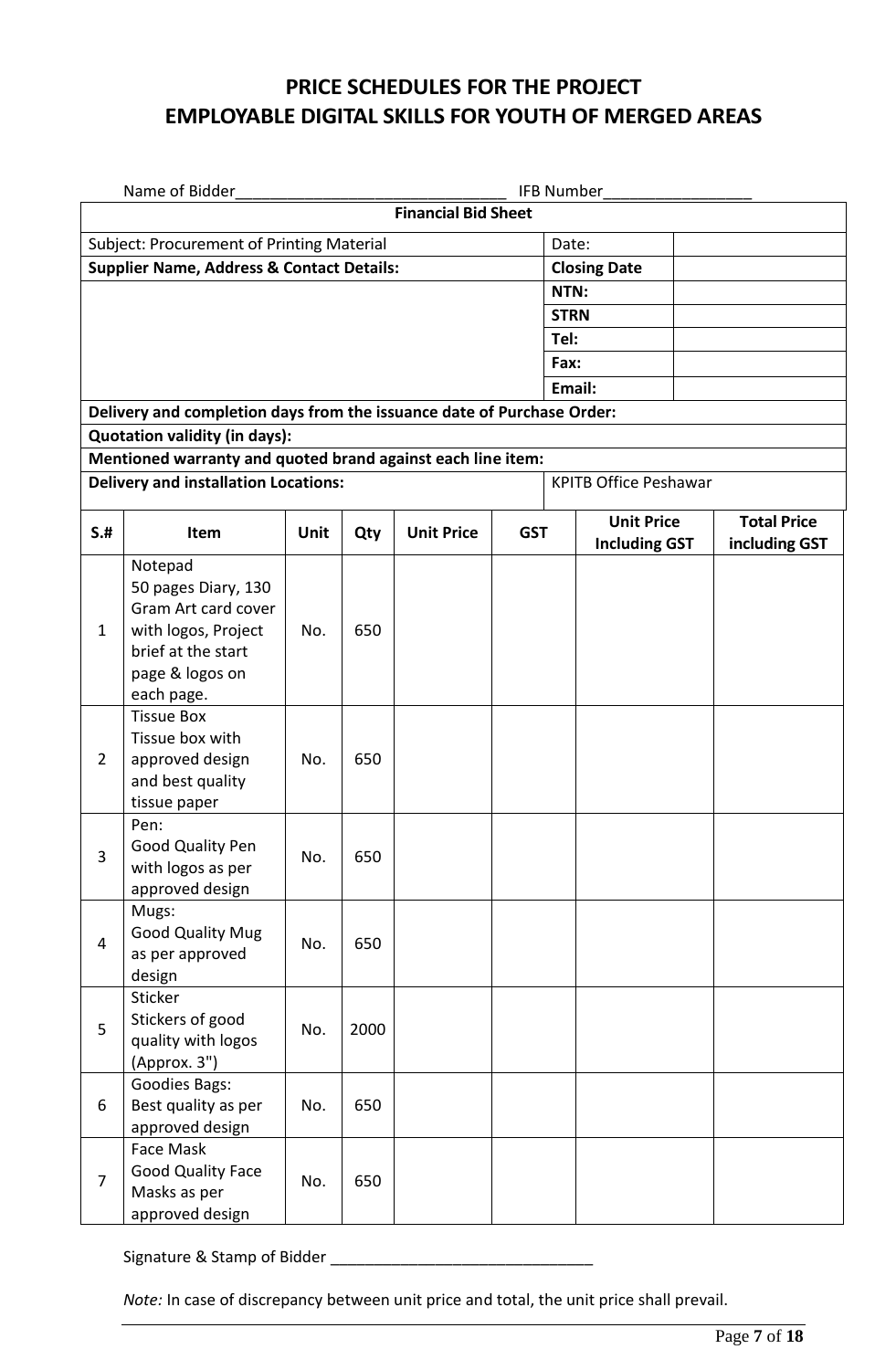#### <span id="page-7-0"></span>**Designs:**

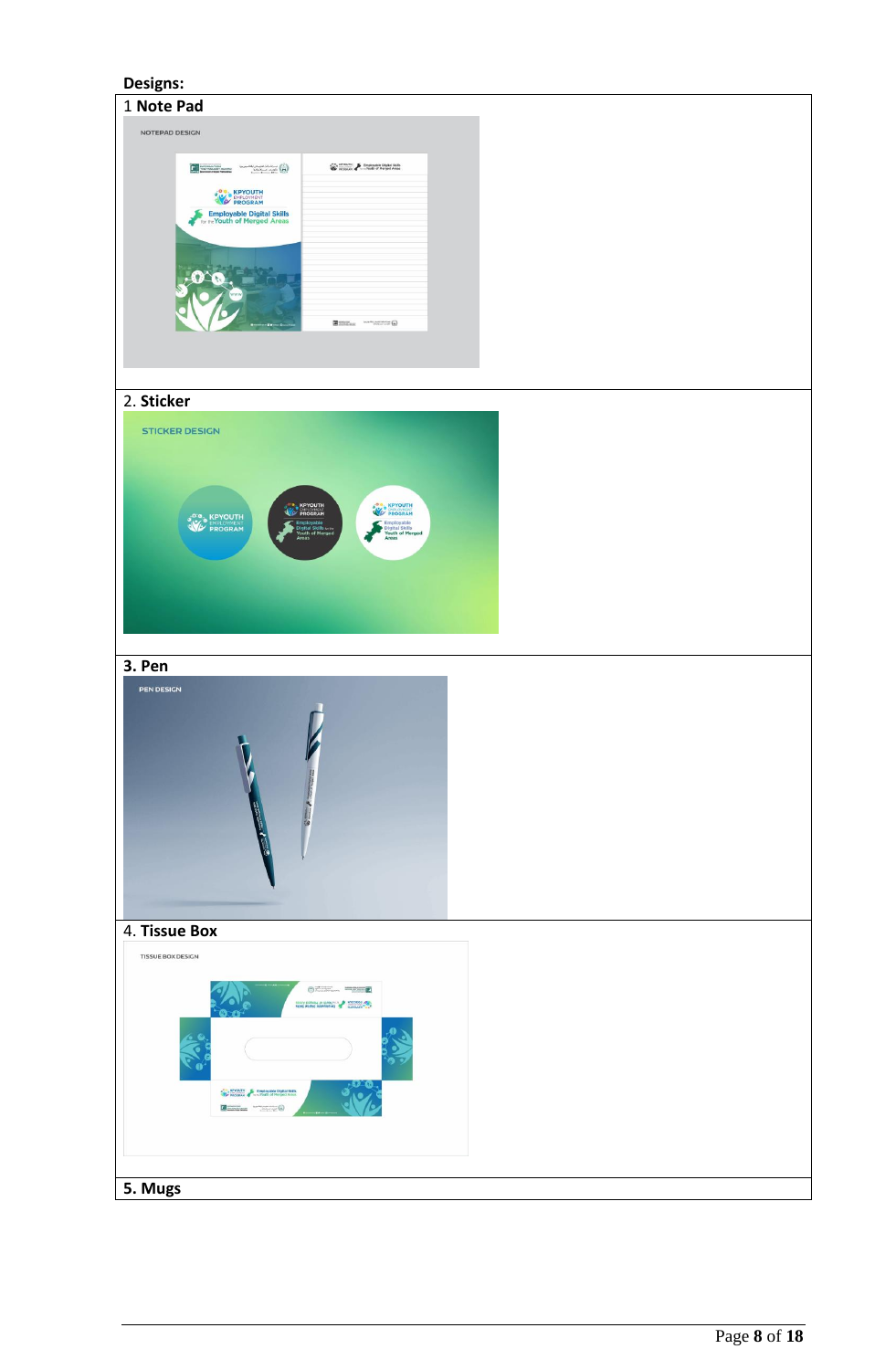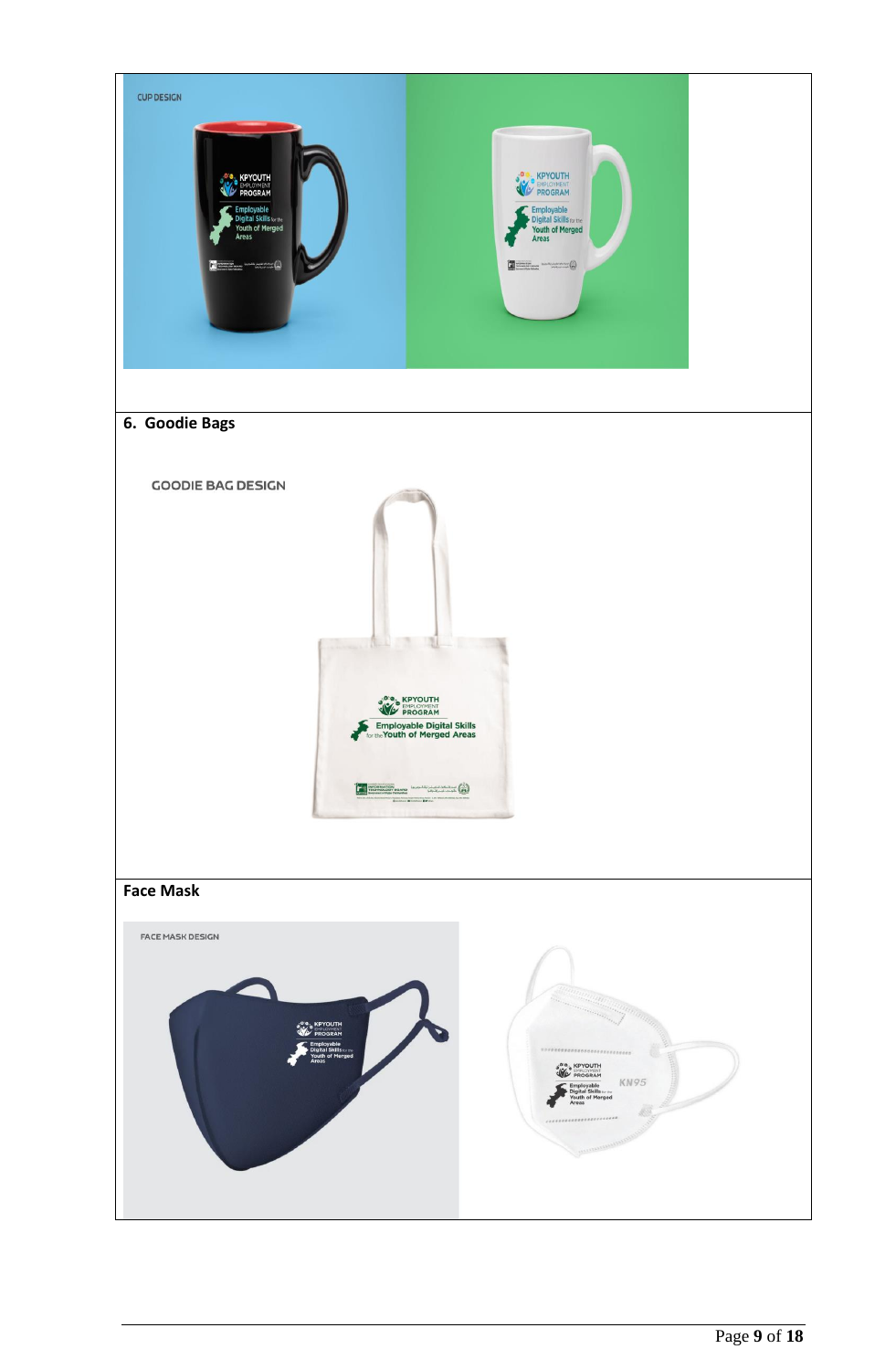#### **GENERAL TERMS AND CONDITIONS**

| Ser.# | <b>Description</b><br><b>Specification</b> | Qty. | <b>Unit Rate</b><br>(Rs.) | GST+any other<br>applicable tax | <b>Delivery</b><br><b>Period</b> | <b>Total</b> |
|-------|--------------------------------------------|------|---------------------------|---------------------------------|----------------------------------|--------------|
|       |                                            |      |                           |                                 |                                  |              |
|       |                                            |      |                           |                                 |                                  |              |
|       |                                            |      |                           |                                 |                                  |              |

1. Following are the details regarding request for quotation for procurement of Office Furniture.

Matrix to be filled by the bidder as per the instructions laid down here.

# 2. **General Terms and Conditions:** Following are the General Terms and Conditions

- (a) The above details shall be submitted in a sealed envelope
- (b) The lowest qualified bidder shall submit samples. In case samples submitted does not fulfill the required specifications, bids will be rejected or if samples are not provided, bid will be considered non-responsive and samples from the next lowest qualified bidder shall be asked.
- (c) The Supplier (s) must be registered with the Sales Tax authorities.
- (d) Warranty of Goods shall be provided along with quote. The warranty period shall be one (01) year"
- (e) The bid(s) must remain valid for ninety (90) days
- (f) All suppliers shall mention all applicable taxes in their quotes. In case any supplier has not done so, the procuring entity while comparing the offers will add the applicable taxes to the total quoted amount for each item.
- (g) The request for quotation is non-transferable.
- (h) Bids must be submitted on or before the given time and date to the officerdesignate for the purpose. No late bids for any reason whatsoever will be considered.
- (i) The quote(s) must be accompanied with a bid security valuing 2 % of the total quoted price.
- (j) NTN certificate shall be enclosed.
- (k) Each supplier can only submit one offer / quote.
- (l) The bid must carry the authorized signatures of the representative of the supplier.
- (m) KPITB has the right to accept or reject any or all offers without assigning any reason thereof.

Thanking you.

**Assistant Director (Procurement)**

Industrial Estate, Jamrud Road, Hayatabad Peshawar, Khyber Pakhtunkhwa 091-5891516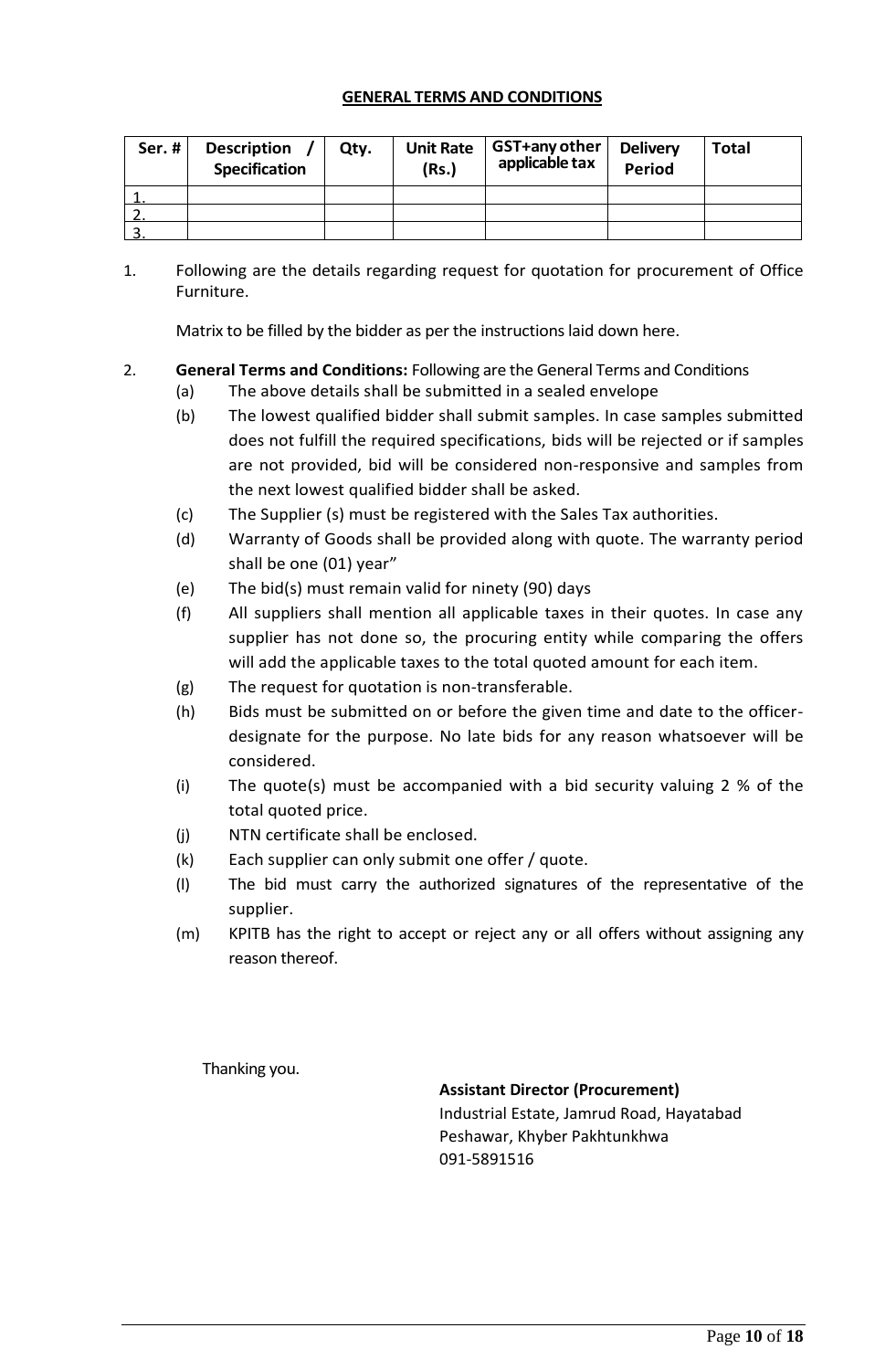### **GENERAL AND SPECIAL CONDITIONS OF CONTRACT/PURCHASE ORDER**

### <span id="page-10-0"></span>**A . L A N G U A G E**

All communications and documentations related to procurements shall be in English.

### **B. BID SECURITY DEPOSIT**

Unless otherwise agreed between the Procuring entity and the Supplier, the later shall deposit with the Procuring Entity a sum equal to 2 % of the total value of the goods detailed in the said Schedule at 'C'.

#### **C . P L A C E A N D T I M E O F D E L I V E R Y**

The Supplier/Vendor/bidder shall as may be required by the Procuring entity either deliver free at, places detailed in the said Schedule, the list and Quantities of the goods detailed herein and the goods shall be delivered out not later than the dates specified.

#### *(i) Delivery Schedule*

| Ser.# | Item $\lambda$     | Date of         | Place of | <b>Verification</b> | Acceptance |
|-------|--------------------|-----------------|----------|---------------------|------------|
|       | <b>Deliverable</b> | <b>Delivery</b> | delivery |                     |            |
|       |                    |                 |          |                     |            |
|       |                    |                 |          |                     |            |
|       |                    |                 |          |                     |            |

#### **D. VARIATIONS / REPEAT ORDERS**

The Procuring entity may during the execution of the Contract, by notice in writing may direct the supplier to alter, amend, omit, add to or otherwise vary any part of the Schedule, in agreement with the Service Provider, and the Service Provider shall carry out such variations and be bound by the same conditions. Provided that repeat orders are within a period of six months, and that it does not exceed fifteen percent of the original contract value as per KPP Rules 2014.

#### **E. INSPECTION of Goods on Delivery (whole applicable)**

The goods shall be inspected by the inspecting team of the Procuring entity for quality/quantity etc at the agreed location/warehouse of the Procuring entity before the goods are provided/supplied at their final destination.

Inspection of goods shall be conducted without prejudice to the buyer's right to lodge quantity and quality claims. In case the goods are not found in conformity with the contracted quality/specifications, procuring entity shall have the right to lodge claims within 30 days from the date of inspection of the goods.

In case of dispute by the supplier, joint re-inspection of the supplied material shall be carried out, at the cost of the supplier, in presence his or his authorized representative either at a laboratory designated by the procuring entity or by a neutral independent entity as jointly agreed.

#### **F. P A C K A G I N G**

Material/works/service should be packed suitably in appropriate wooden/metallic boxes/containers/pallets in such a manner that the goods are not lost or damaged in handling/transportation and the packing should be suitable enough to reach at the stores of procuring entity safely.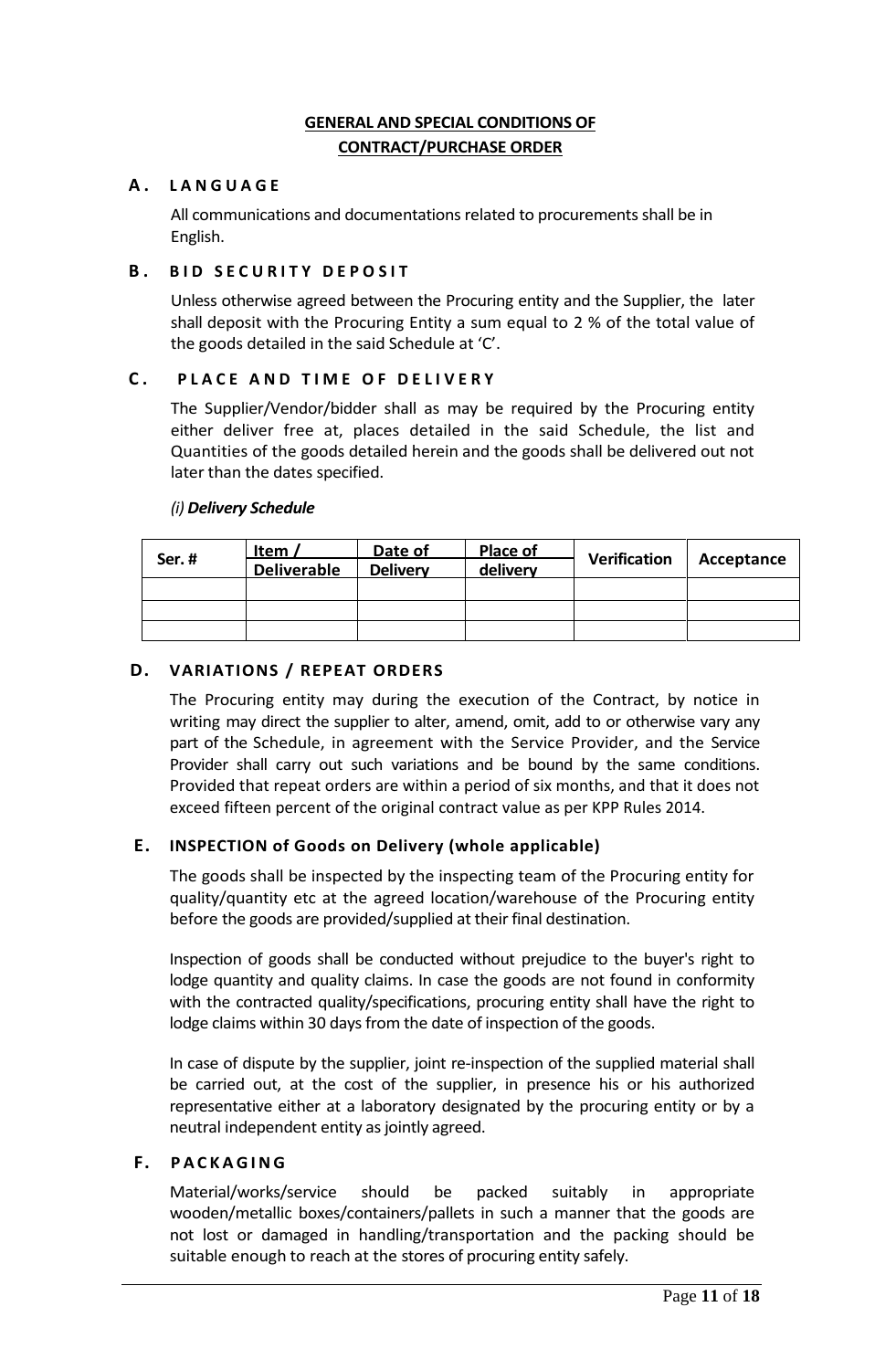Each pack or container should clearly indicate the following information:

- Purchase Order Number and date.
- Name of Product/Deliverable.
- Quantity
- Gross and net weights
- Name of Manufacturers/service providers

Manufacturer's instructions regarding the maximum storage life of the product and the storage conditions must be followed.

Material/works/service should be delivered at the stores of procuring entity in original packing of the manufacturer.

Where applicable, manuals containing instructions of the manufacturer about the application (in use) of the item should be provided in English. If required by Procuring entity, technical experts should be sent by the manufacturer for application of the item at site.

#### **G. PERFORMANCE BANK GUARANTEE**

Successful bidders shall furnish a Performance Bank Guarantee of 10% of value of Purchase Order/Tender price/Contract on the proforma prescribed provided that the guarantee is issued by any of the approved Banks within 20 days of issuance of the letter of acceptance. The performance guarantee shall remain valid throughout the execution of purchase order/contract and shall be returned within 10 days after the expiry of warranty period and satisfactory performance.

If such Guarantee is issued by a foreign bank, it should be countersigned by a Pakistani bank on the approved list of banks.

#### **FORFEITURE OF PERFORMANCE BANK GUARANTEE**

The Performance Bank Guarantee may be forfeited if the service provider fails to deliver or supply goods in accordance with the terms and conditions of the Purchase Order or commits any breach of the Contract / Purchase Order.

#### **H. PAYMENT CLAUSE:** Payment shall be made on production of the following documents: -

- a. The Supplier/Vendor submits manually signed invoice in triplicate certifying that merchandise supplied is in accordance with the contract. The invoice must show the Purchase Order No.\_\_\_\_, Material Receiving Report No. \_\_\_\_, and Acceptance Note No. \_\_\_, with date, price/rate of each item.
- b. Material/Deliverables Receiving Report (in original) signed by the Authorized Representative of Procuring entity in acknowledgement of having received all supplies/deliverables in accordance with the Purchase Order/Contract Agreement.
- c. Authenticated sales tax invoice in original as prescribed in the Sales Tax Act 1990 (where applicable).
- d. Valid Income Tax Exemption Certificate (otherwise Income Tax at current applicable rates shall be deducted from the invoice).
- e. National Tax Number.
- f. Sales Tax Registration Number.
- g. Certificate in original issued by any one of the Independent Inception (where applicable).
- h. Bank Account Number and Branch.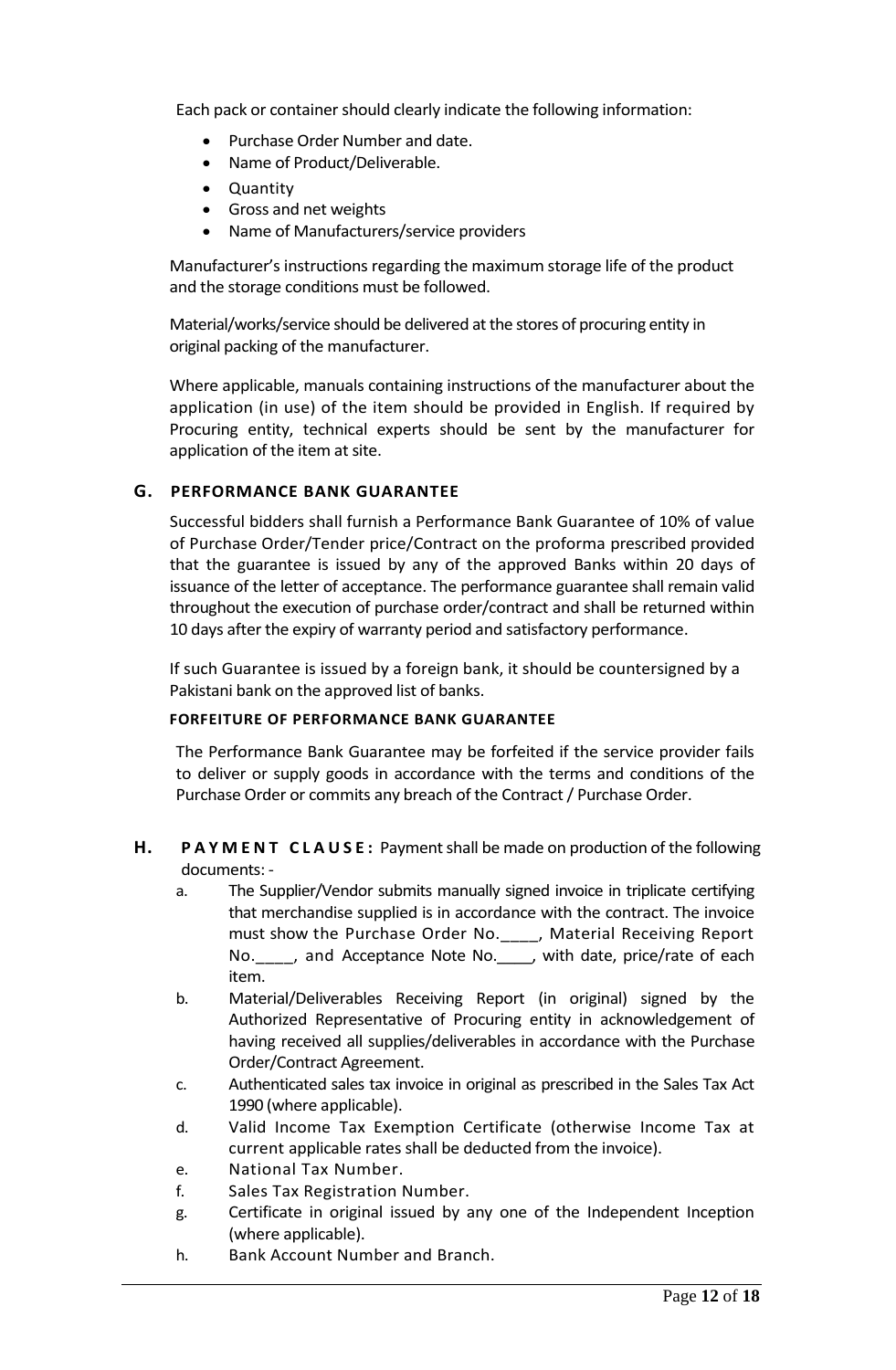- i. Recovery of all applicable taxes at source should be made as per rules
- j. Certificate from procuring entity stating Goods as per standard / professional requirement (format given below)

#### **DETAIL OF STANDARDS (if applicable)**

| $S.$ # | <b>Meets best</b><br>quality standards<br>(5) | Meets acceptable<br>quality standards<br>(4) | Meets un<br>acceptable<br>quality standards<br>(3) | Does not meet<br>acceptable<br>quality standards<br>(2) |
|--------|-----------------------------------------------|----------------------------------------------|----------------------------------------------------|---------------------------------------------------------|
|        |                                               |                                              |                                                    |                                                         |
|        |                                               |                                              |                                                    |                                                         |
| 3.     |                                               |                                              |                                                    |                                                         |
|        |                                               |                                              |                                                    |                                                         |

Delivery / Deliverable accepted since it meets acceptable / best quality standards (5/4)

#### **K. OBLIGATIONS AND OPTIONS IN CASE OF NON FULFILMENT OF CONTRACTUAL OBLIGATIONS BY THE SUPPLIER**

The supplier shall perform services in accordance with recognized standards, applicable laws and regulations.

The suppliers shall appoint a focal person who shall coordinate with procuring entity at all times during the execution of the project (representing consultant firm /organization). The Project Coordinator shall have the qualifications as may be agreed between the client and the consultant.

The supplier shall carry out the services with due diligence and efficiency and in conformity with sound practices.

The supplier shall act at all times so as to protect the interests of the Client and shall take all reasonable steps to keep all expenses to a minimum consistent with sound economic and other practices. The supplier shall furnish the Client such information relating to the Services as the Client may from time to time reasonably request.

Except with the prior written approval of the Client, the supplier shall not assign or transfer the Agreement for Goods or any part thereof nor engage any other independent supplier or sub-contractor to perform any part of the services without prior consent of the service providers

The supplier agrees that no proprietary and confidential information received by the supplier from the Client shall be disclosed to a third party unless the supplier receives a written permission from the Client to do so.

Procuring entity may take any of the following actions if after the placement of the Purchase Order the supplier fails to deliver the goods within the prescribed period, according to the specifications, quantities and other terms and conditions given in the Purchase Order/Contract agreement:-

Recover from the supplier as stipulated in the relevant purchase order/contract agreement, equivalent to 0.067% per day (2% per month) of the total value of contract in case of failure to deliver as per agreed timelines, provided that the total penalty shall not be imposed beyond maximum of 10% of the total contract value.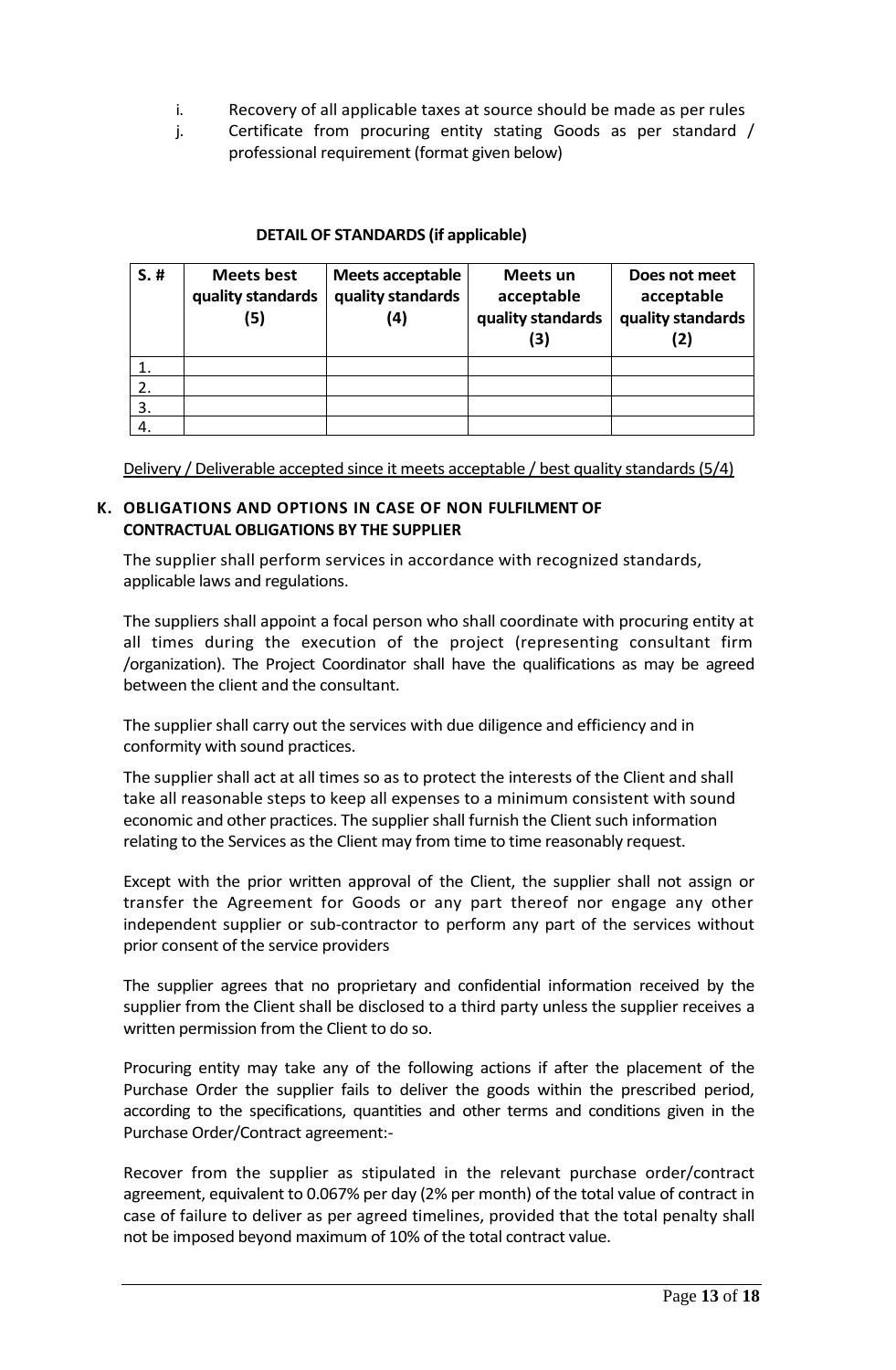Purchase from any other source, at the risk and cost of the supplier, the goods not delivered or other goods of equivalent specifications, without canceling the Purchase Order/contract agreement;

Cancel the Purchase Order/contract agreement at supplier's risk and cost. In such case, Procuring entity reserves the right to take any action against supplier which it may deem fit under the circumstances including the blacklisting of the supplier; or

Recover any consequential losses/damages incurred by procuring entity by withholding any or all amounts otherwise due to the supplier against this or any other Purchase Order/ Contract.

#### **L. DISPUTES AND CONTROVERSIES/DISPUTE RESOLUTION**

Procuring Entity shall constitute a Committee consisting of odd number of persons with proper powers and authorizations to redress complaints of bidders that may arise prior to issuance of Purchase Order/contract agreement, in accordance with the KPP Rules 2014.

If a bidder is not satisfied with the decision of the Committee he may take recourse to the KPPRA.

The mere fact of lodging a complaint shall not warrant suspension of procurement process.

Any dispute or difference arising out of the Agreement which cannot be amicably settled between the Parties, shall be finally settled by KPPRA whose decision will final and biding on both the parties

#### **Q. INDEMNITY**

The supplier shall at all times indemnify the procuring entity against the claims which may be made in respect of the goods for infringement of any right protected by patent, registration of design or trade mark and shall take all risks of accident of damages which may cause a failure of the supply from whatever cause arising and the entire responsibility for the sufficiency of all the means used by him for the fulfillment of the contract; provided always that in event of any claim in respect of an alleged breach of a patent registered design or trade mark being made against the procuring entity, it shall notify the supplier of the same and the supplier shall be at liberty at his own expense to conduct negotiations for settlements of any litigation that may arise there from.

#### **R. SUB-LETTING CONTRACT**

The supplier shall not sub-let or assign this Contract or any part thereof without the written permission of the procuring entity. In the event of the Service provider subletting or assigning this Contract or any part thereof without such permission, the procuring entity shall be entitled cancel the Contract and to purchase the goods elsewhere on the supplier account and risk and the supplier shall be liable for any loss or damage which the procuring entity may sustain in consequence of arising out of such purchase.

#### **S. BRIBES COMMISSION ETC.**

Any bribe, commission, gift or advantage given, promised or offered by or on behalf of the Contractor or his partner, agent or servant, or any one on his or their behalf to any officer servant, representative or agent of the procuring entity or any person on its behalf in relation to the obtaining or to the execution of this or any other contract with the procuring entity, shall in addition to any criminal liability which he may incur, subject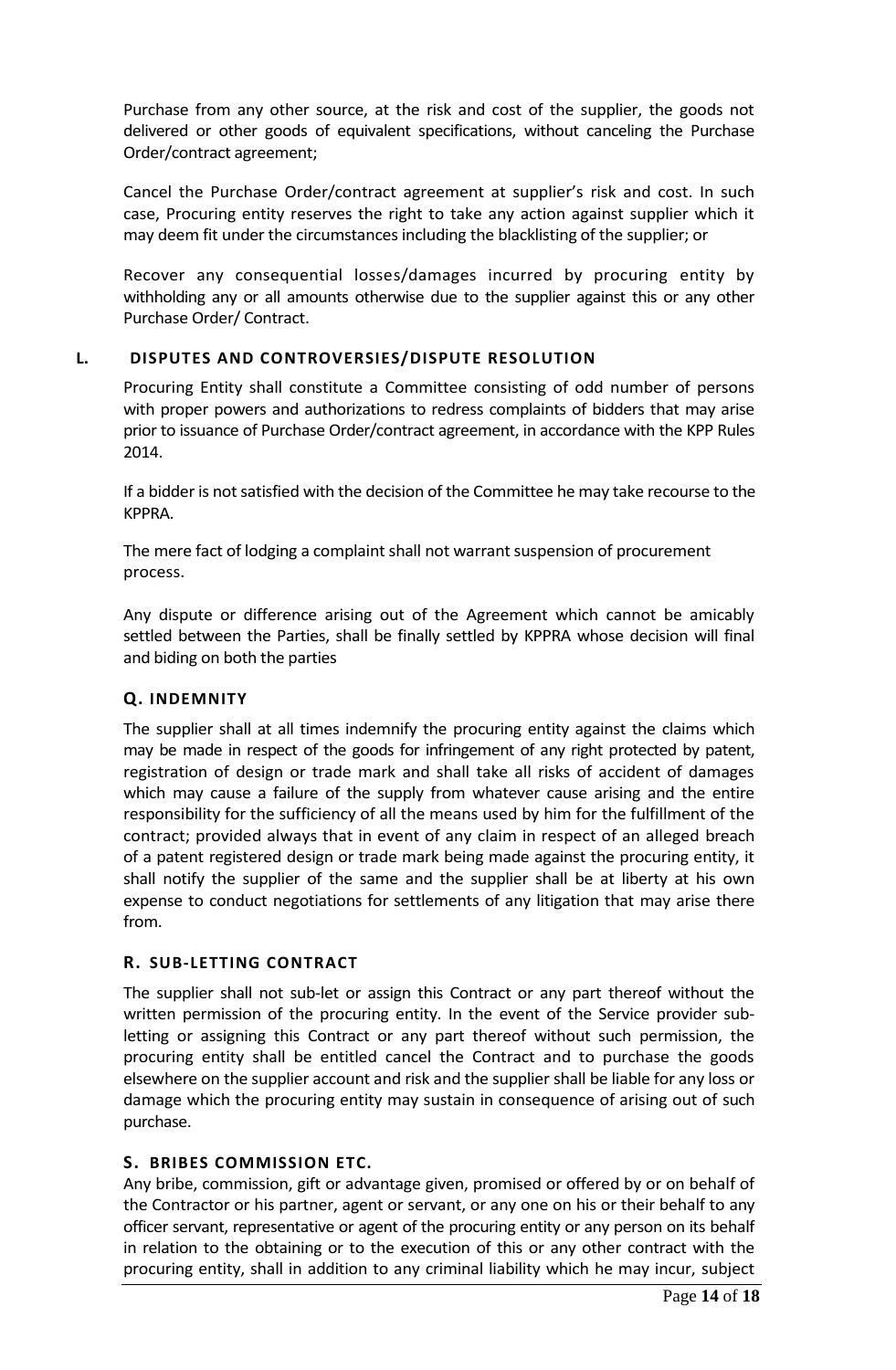the contractor to cancellation of this and all other Contracts and also to payments of any loss or damage resulting from such cancellation to the like extent as is provided in cases cancellation under clause 8 hereof; and the procuring entity shall be entitled to deduct the amounts so payable from any moneys, otherwise due to the supplier under this or any other Contract. Any question or dispute as to the commission of any offence under this clause shall be settled by the procuring entity in such manner as it shall think fit and sufficient, and its decision shall be final and conclusive.

#### **T. TERMINATION End of Services**

The Agreement shall terminate when, pursuant to the provisions hereof, the Services have been completed and full and final payment has been made.

#### **Termination by the Client**

The Client may, by a written notice of thirty (30) days to the supplier, terminate this Agreement. All accounts between the Client and the Service provider shall be settled not later than sixty (60) days of the date of such termination.

#### **Termination by the Supplier**

The supplier may suspend the Agreement by a written notice of thirty (30) days only if the supplier does not receive payments due under this Agreement within thirty (30) days of submission of its invoice. If the payment is still not made to the supplier after thirty(30) days of notice of suspension, the Supplier/Vendor may terminate this Agreement in whole or in part by giving fifteen (15) days advance notice of intent to terminate. If the Agreement is terminated by the supplier under such circumstances, the Procuring entity shall pay, within a period of thirty (30) days of the date of such notice of intent to terminate referred above, all payments due to the supplier.

#### **U. FORCE MAJEURE**

The term "Force Majeure" as employed herein shall mean acts of God, strikes, lockout or other industrial disturbances, acts of public enemy, wars, blockades, insurrection, riots, epidemics, landslides, earthquakes, storms, lightning, floods, washouts, civil disturbances, explosions and any other similar events, not within the control of either Party and which by the exercise of due diligence neither Party is able to overcome.

If either Party is temporarily unable by reason of Force Majeure to meet any of its obligations under the Agreement, and if such Party gives to the other Party written notice, of the event within fifteen (15) days after its occurrence, such obligations of the Party, as it is unable to perform by reason of the event, shall be suspended for as long as the inability continues. Neither Party shall be liable to the other Party for loss or damage sustained by such other Party arising from any event referred to as Force Majeure or delays arising from such event. Force Majeure shall not include insufficiency of funds or failure to make any payment required under the Agreement.

#### **V. APPLICABLE LAWS**

This Agreement shall, in all respects, be read and construed and shall operate in conformity with the KPPRA Act 2012 and KPPRA Rules 2014.

# **W. CONTRACT AMENDMENT**

No variation in or modifications to the terms of the Agreement shall be made, except by a written amendment signed by the Parties hereto.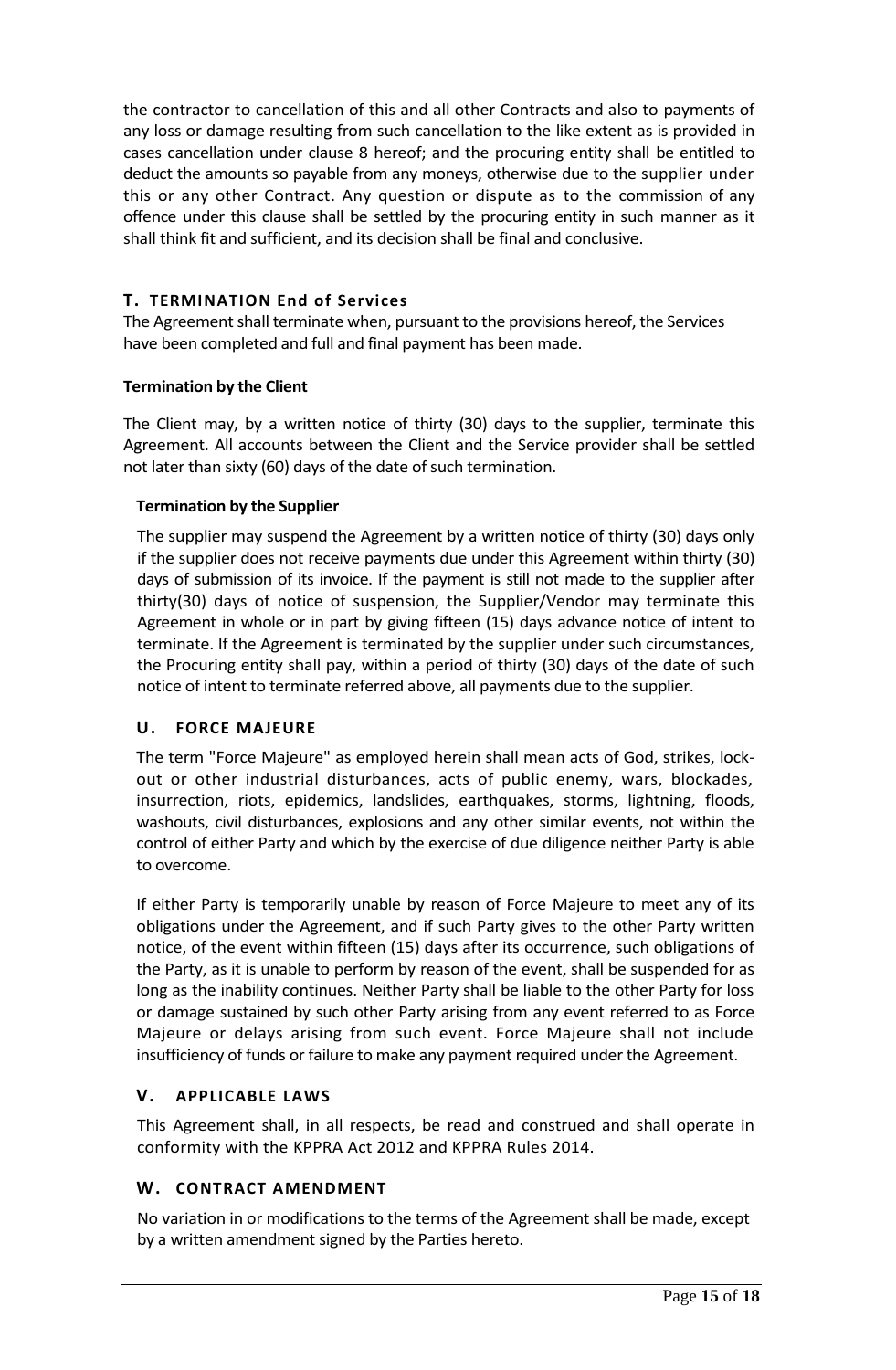### **X. NOTICES**

Any notice given by any of the Parties hereto shall be sufficient only if in writing and delivered in person or through registered mail as follows:

To: The Client

To: The Supplier

or to such other address as either of these Parties shall designate by notice given as required herein. Notices shall be effective when delivered.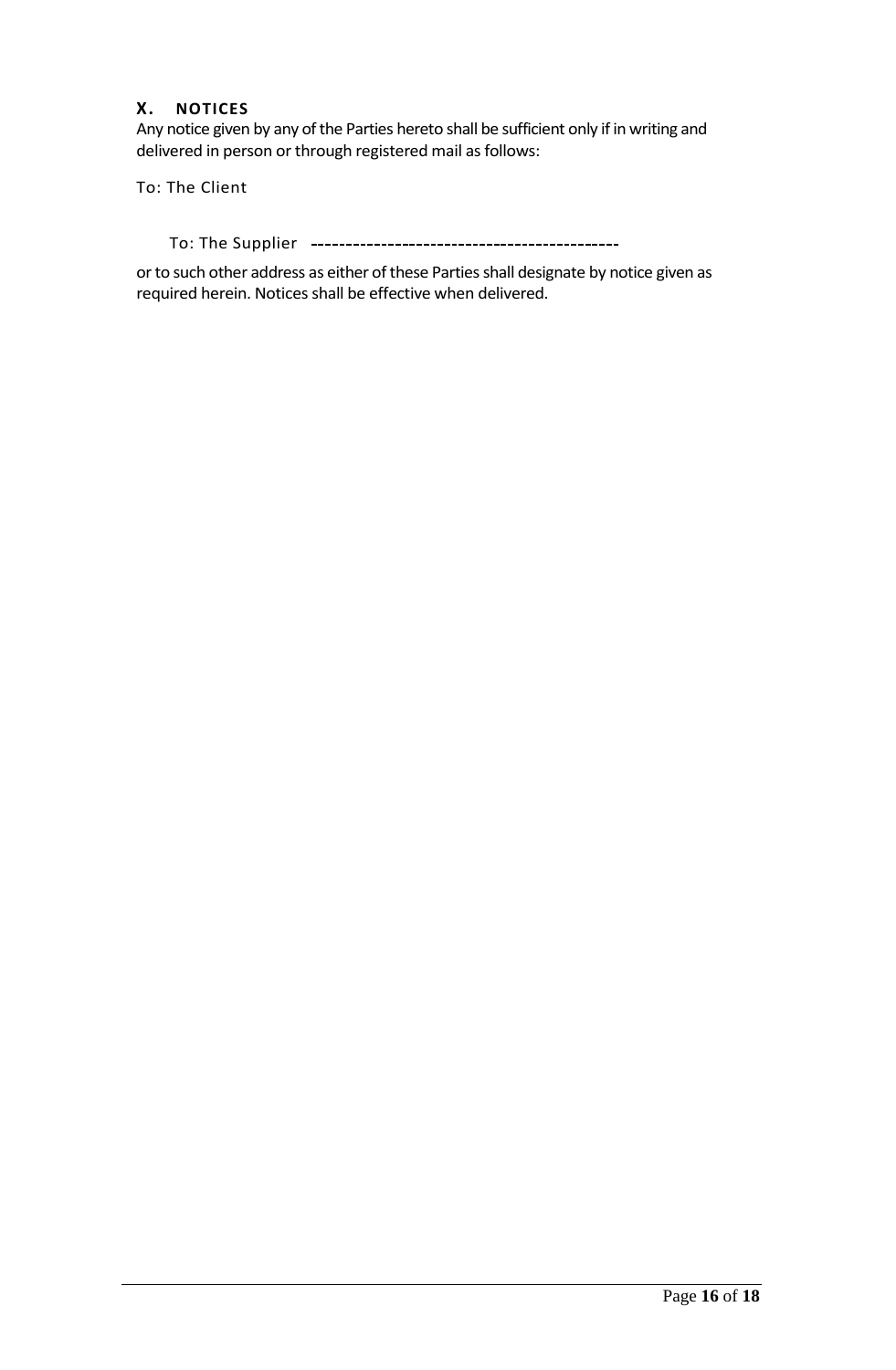#### **BANK GUARANTEE FORM IN RESPECT OF BID SECURITY**

#### <span id="page-16-0"></span>**(to be furnished on non-judicial stamp paper of appropriate value)**

Procuring Officer Procuring entity and its address

1. M/s: through their agent the second their and the second the second the second the second the second the second the second term in the second term in the second term in the second term in the second term in the second t called the supplier) are submitting their offer against your tender enquiry No. The same of the same of the requested us to issue a bank guarantee for entitled in your favor as bid security to ensure their compliance with conditions of the tender.

2. The Guarantor waiving all objections and defenses and under the aforesaid contract, hereby unconditionally, irrevocably and independently guarantees to pay to procuring entity without delay upon procuring entity's first written demand any amount claimed by procuring entity up to the sum named herein, on procuring entity written declaration that the bidder has refused or failed to fulfill any of the terms of the tender / bid or committed any breach of the tender / bid.

3. Notices in writing of any such breach, of which the Buyer shall be the sole Judge, as aforesaid, on the part of the bidder shall be given by the Buyer to the Guarantor and on each first demand, payment shall be made by the Guarantor of all sums then due under this guarantee unconditionally and without any reference to the bidder or any other person and without any objection.

4. This guarantee is valid up to three months from date of opening of tender. In case the tenderers / bidders are awarded a contract for supply of goods / works / services as per tender enquiry / letter / RFP quoted above, the guarantee will remain valid up to the date of furnishing of an acceptable performance bond on Procuring entity's format.

5. Claim if any must reach us in writing on or before the expiry date after which we will no longer be liable to make payment to you.

NAME OF THE BANK

WITH ADDRESS AUTHORISED OFFICER OF THE BANK